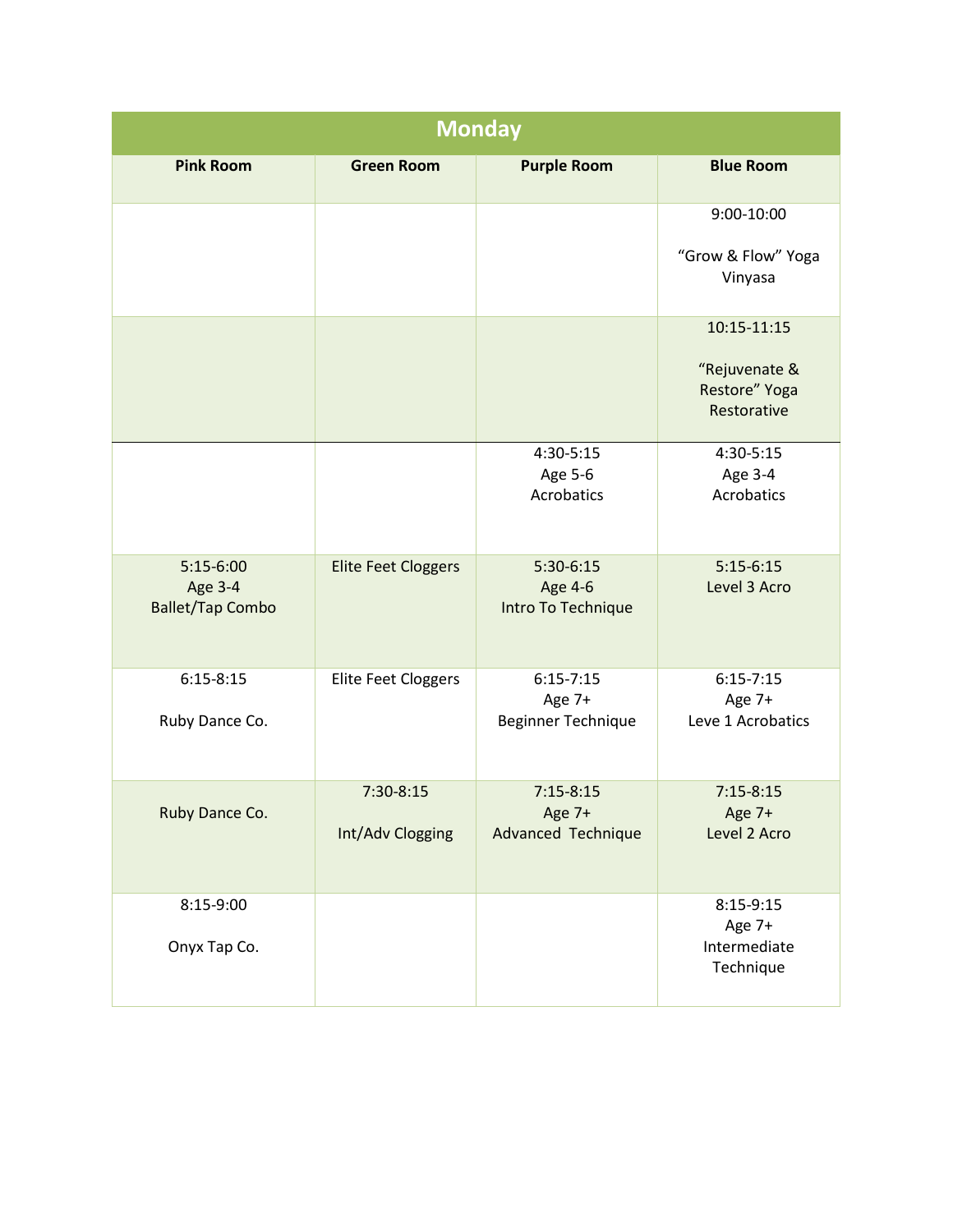| <b>Tuesday</b>     |                           |                         |                         |
|--------------------|---------------------------|-------------------------|-------------------------|
| <b>Pink Room</b>   | <b>Green Room</b>         | <b>Purple Room</b>      | <b>Blue Room</b>        |
|                    |                           |                         | 9:00-10:00              |
|                    |                           |                         | Zumba                   |
| 5:30-6:15          | 5:00-6:00<br>Age 7+       | $5:15-6:15$<br>Age 7+   | 5:00-6:00               |
| Opal Tap Co.       | <b>Advanced Technique</b> | Level 1 Ballet          |                         |
| $6:15-7:30$        | $6:15 - 7:15$<br>Age 7+   | $6:15-7:00$<br>Age 5-6  | $6:15 - 7:15$<br>Age 7+ |
| Sapphire Dance Co. | Beginner Technique        | <b>Ballet/Tap Combo</b> | Level 3 Ballet          |
| $7:30-8:15$        | $7:15-8:00$<br>Age 6+     | $7:15 - 8:15$<br>Age 7+ | $7:15 - 8:15$<br>Age 7+ |
| Jade Tap Co.       | <b>Beginner Clogging</b>  | Intermediate Technique  | Level 2 Ballet          |
| 8:15-9:00          | $8:00 - 8:45$<br>Age 18+  | $8:15-9:00$<br>Age 9+   | 8:15-9:15<br>Age 7+     |
| Aqua Tap Co.       | <b>Adult Clogging</b>     | Pom Dance               | Level 4 Ballet/Pointe   |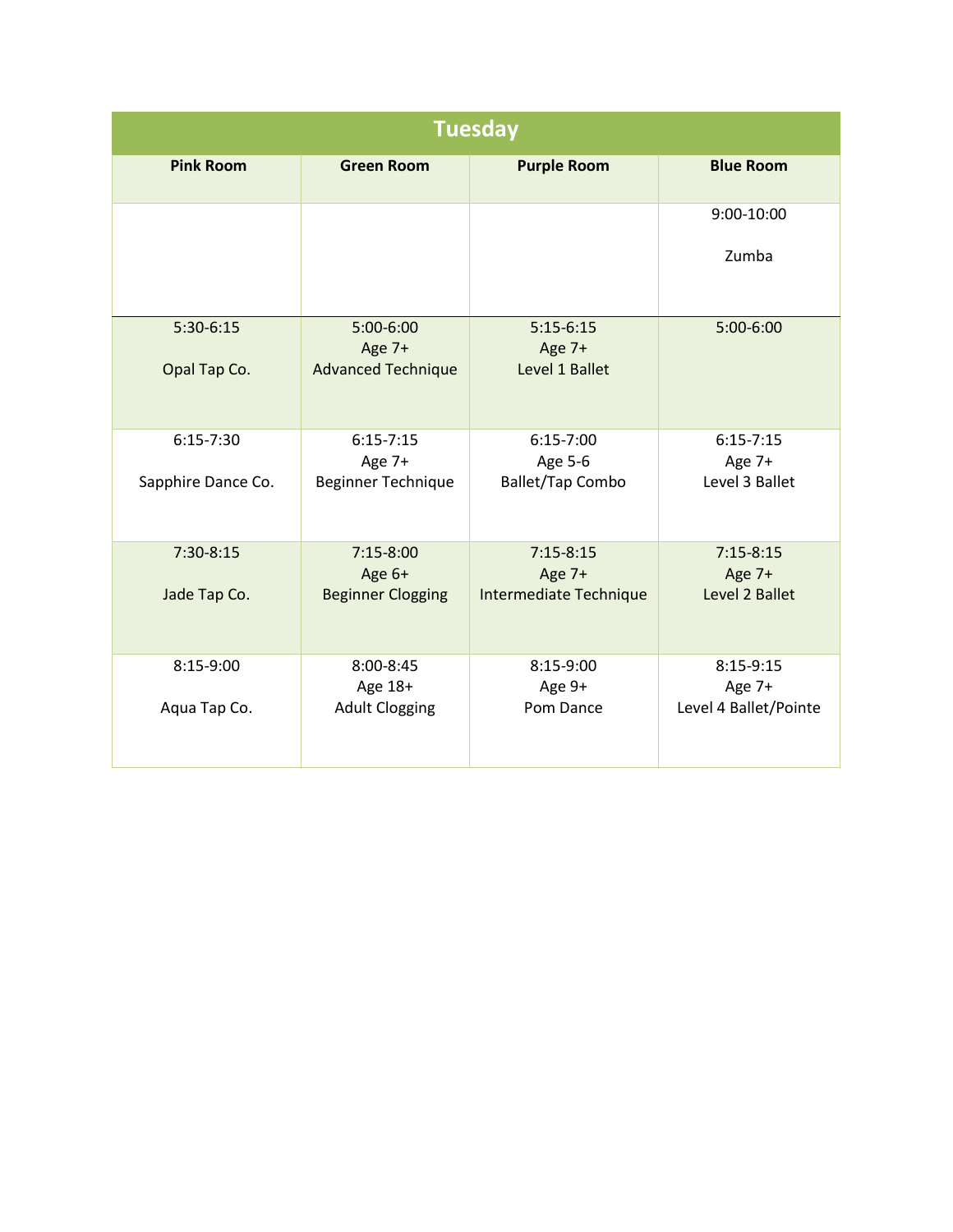| Wednesday               |                         |                               |                                               |
|-------------------------|-------------------------|-------------------------------|-----------------------------------------------|
| <b>Pink Room</b>        | <b>Green Room</b>       | <b>Purple Room</b>            | <b>Blue Room</b>                              |
|                         |                         |                               | $8:00-9:00$                                   |
|                         |                         |                               | "Rejuvenate &<br>Restore" Yoga<br>Restorative |
|                         |                         |                               | $9:15 - 10:15$                                |
|                         |                         |                               | "Grow & Flow" Yoga<br>Vinyasa                 |
| 5:30-6:00<br>Age 4-6    | 5:15-6:00<br>Age 5-6    | 5:00-6:00                     | 5:00-5:45<br>Age 12+                          |
| Hip Hop                 | <b>Ballet/Tap Combo</b> | "Grow & Flow" Yoga<br>Vinyasa | Pre-Pointe                                    |
|                         |                         |                               | *Level 3 Ballet Required                      |
| 6:05-6:50<br>Age 3-4    | 6:05-6:50<br>Age 5-6    | 6:05-6:50                     | 5:45-7:00                                     |
| <b>Ballet/Tap Combo</b> | Intro To Jazz           | Ruby Tap Co.                  | Opal Dance Co.                                |
| 7:00-9:00               | 7:00-9:00               | 7:0-9:00                      |                                               |
| Aqua Dance Co.          | Onyx Dance Co.          | Jade Dance Co.                |                                               |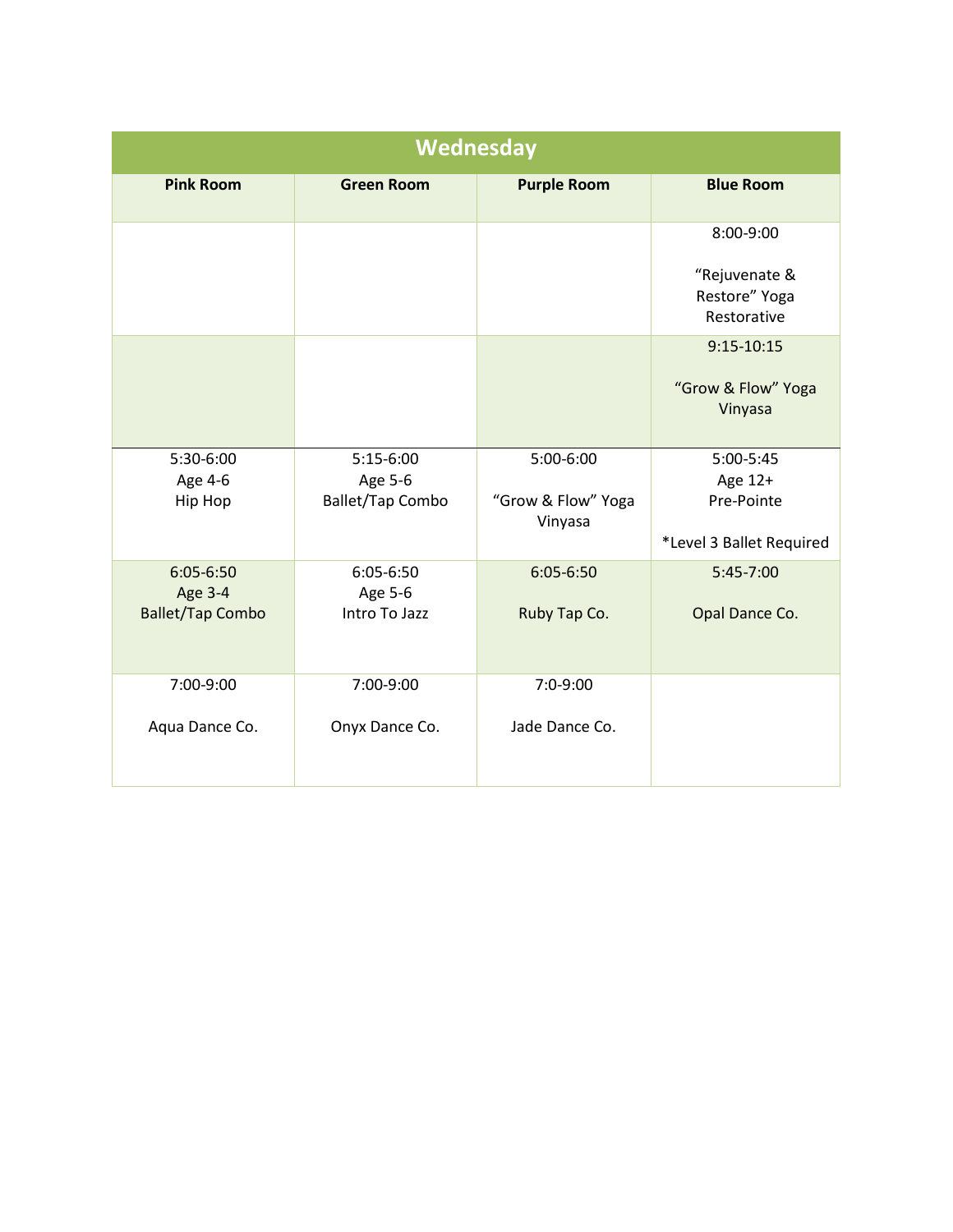| <b>Thursday</b>                    |                                   |                      |                          |
|------------------------------------|-----------------------------------|----------------------|--------------------------|
| <b>Pink Room</b>                   | <b>Green Room</b>                 | <b>Purple Room</b>   | <b>Blue Room</b>         |
|                                    |                                   |                      | 9:00-10:00               |
|                                    |                                   |                      | Zumba                    |
| $5:15-6:00$<br>Age 7+              | $5:15-6:00$                       | $5:15-6:00$          | 5:30-6:15<br>Age 5-6     |
| <b>Beginner Tap</b>                | Ruby Hip Hop Co.                  |                      | <b>Acrobatics</b>        |
| $6:05 - 7:05$<br>Age 7+            | 6:00-6:45                         | 6:00-6:45<br>Age 6-8 | $6:20 - 7:05$<br>Age 3-4 |
| Beginner<br>Jazz/Lyrical Combo     | ALL Hip Hop Co<br>Technique       | Pom Dance            | Acrobatics               |
| $7:10-8:10$<br>Age 7+              | $6:45-7:30$<br>Age 7+             | $6:45-7:30$          | $7:15-8:00$<br>Age 8+    |
| Intermediate<br>Jazz/Lyrical Combo | <b>Beginner</b><br><b>Hip Hop</b> | Pearl Hip Hop Co.    | <b>Praise Dance</b>      |
|                                    | 7:30-8:15<br>Age 7+               | 7:30-8:15            | 8:15-9:00<br>Age 7+      |
|                                    | Intermediate<br>Hip Hop           | Aqua Hip Hop Co.     | <b>Music Theater</b>     |
|                                    | 8:15-9:00                         | 8:15-9:00            |                          |
|                                    | Onyx Hip Hop Co.                  | Jade Hip Hop Co.     |                          |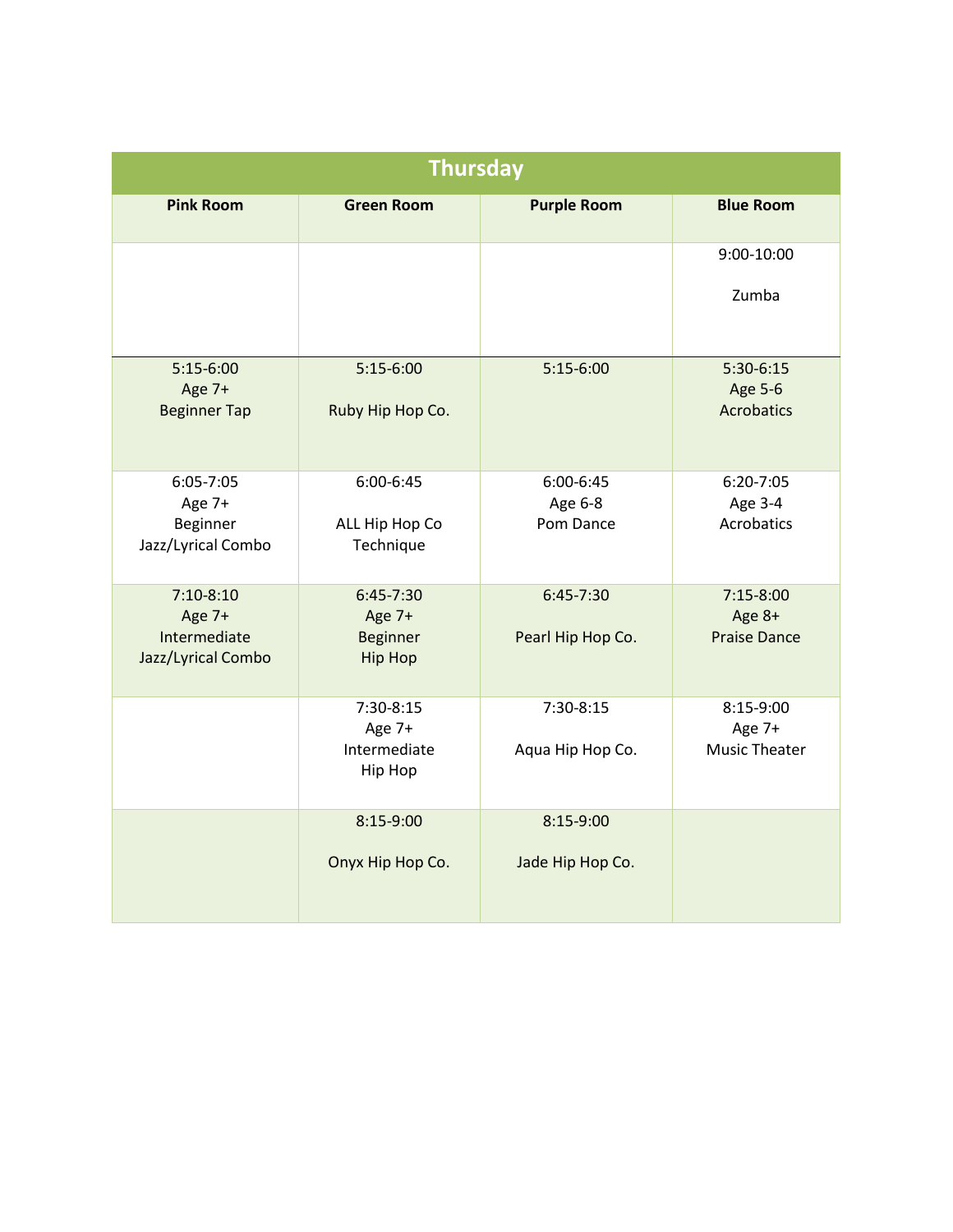| <b>Friday</b>    |                   |                    |                                |
|------------------|-------------------|--------------------|--------------------------------|
| <b>Pink Room</b> | <b>Green Room</b> | <b>Purple Room</b> | <b>Blue Room</b>               |
|                  |                   |                    | 8:00-9:00                      |
|                  |                   |                    | "Grow & Flow" Yoga<br>Vinyasa  |
|                  |                   |                    | $9:15 - 10:15$                 |
|                  |                   |                    | "Align & Refine" Yoga<br>Hatha |
|                  |                   |                    | $6:00 - 7:00$                  |
|                  |                   |                    | "Grow & Flow" Yoga<br>Vinyasa  |
|                  |                   |                    |                                |
|                  |                   |                    |                                |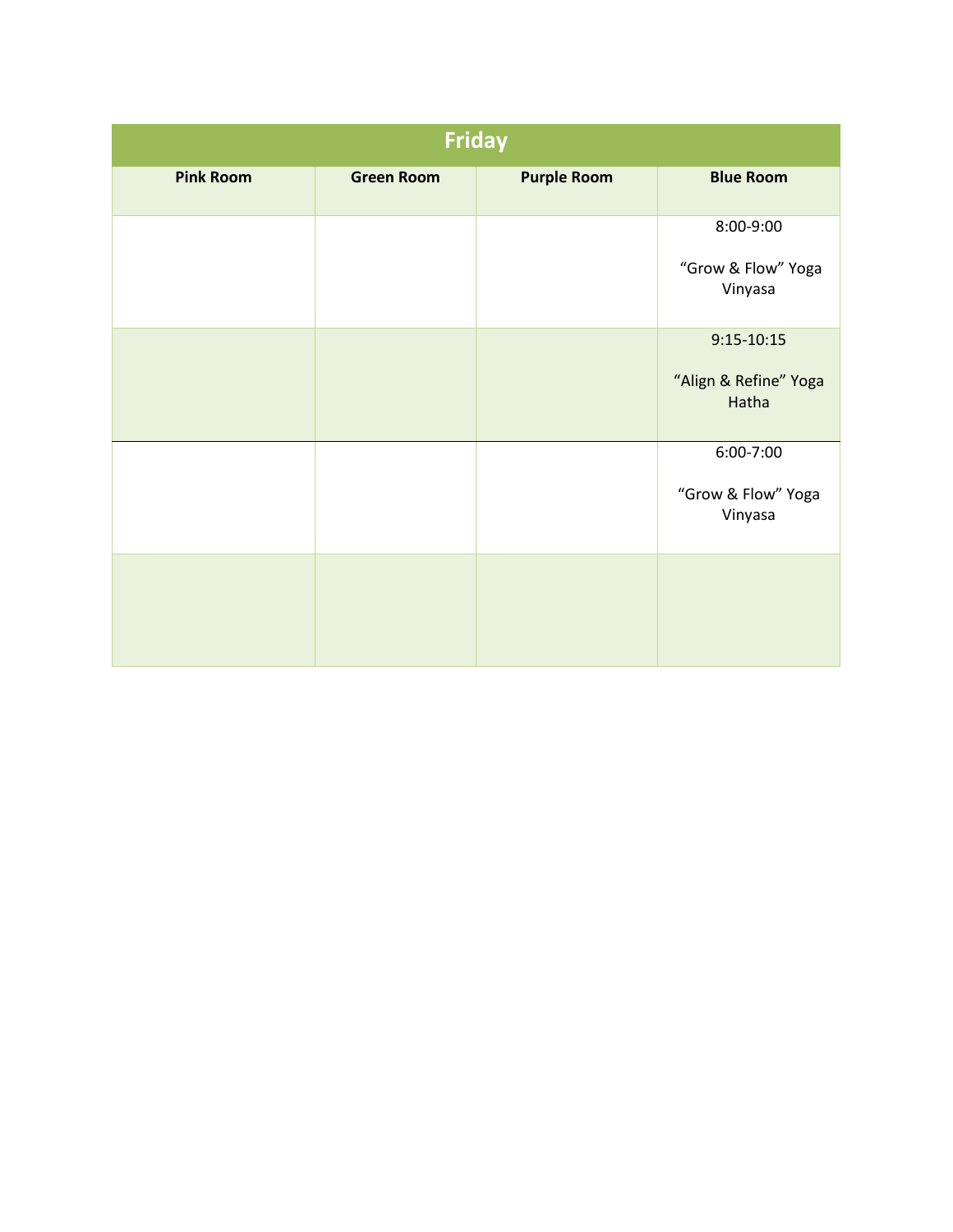| <b>Saturday</b>  |                         |                                                  |                               |
|------------------|-------------------------|--------------------------------------------------|-------------------------------|
| <b>Pink Room</b> | <b>Green Room</b>       | <b>Purple Room</b>                               | <b>Blue Room</b>              |
|                  | 9:00-11:00              | 11:00-11:45<br>Age 3-4                           | 9:00-10:00                    |
|                  | <b>Dance Production</b> | <b>Ballet/Tap Combo</b>                          | "Grow & Flow" Yoga<br>Vinyasa |
|                  |                         | 11:45-12:30<br>Age 3-4                           | 10:30-11:30                   |
|                  |                         | <b>Acrobatics</b>                                | Parent & Me Yoga              |
|                  |                         | 12:45-1:30<br>Age 5-6<br><b>Ballet/Tap Combo</b> |                               |
|                  |                         | $1:30-2:15$<br>Age 5-6<br><b>Acrobatics</b>      |                               |